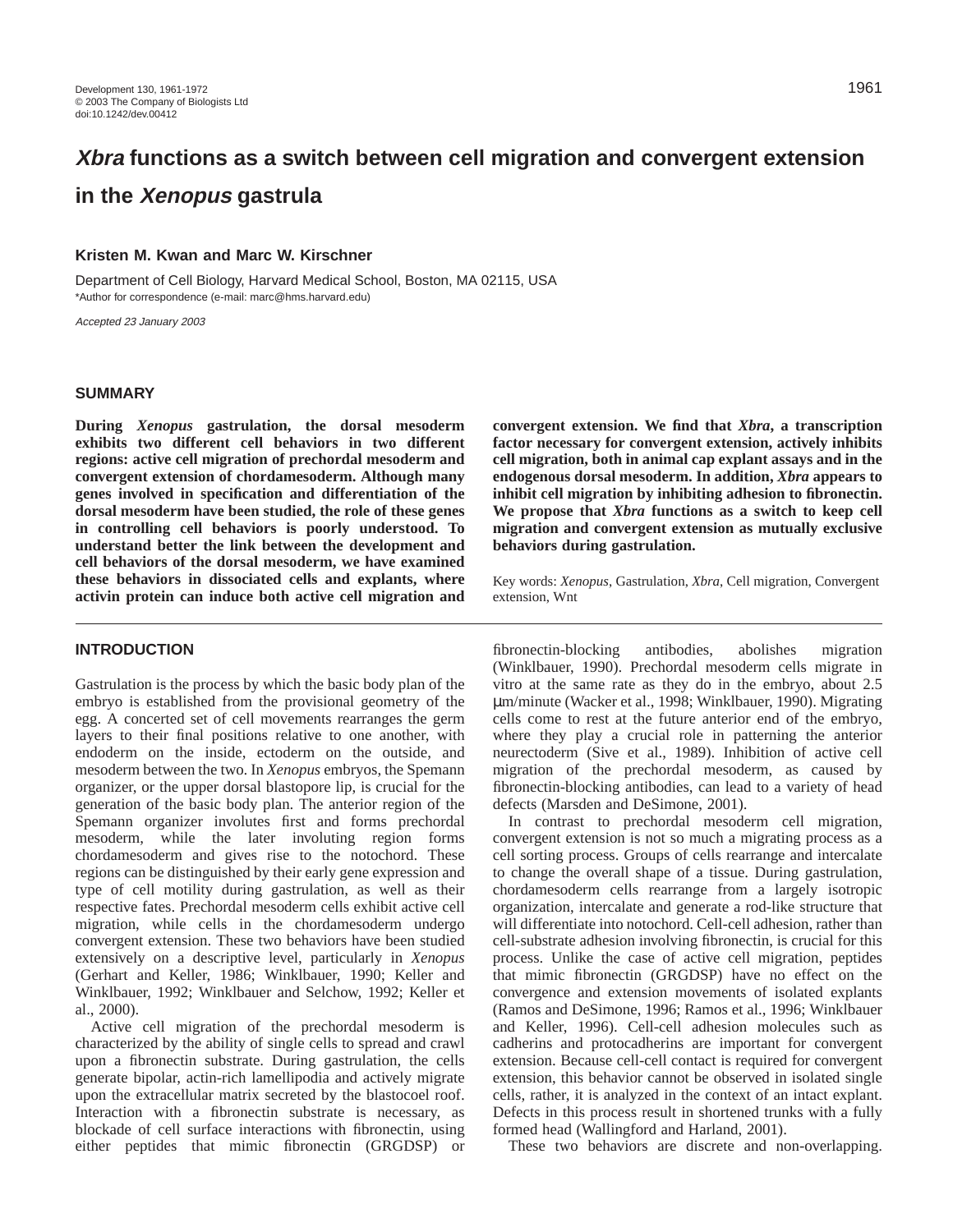Prechordal mesoderm exhibits active cell migration, but not convergent extension; conversely, chordamesoderm undergoes convergent extension, while only a few cells dissociated from the chordamesoderm actively migrate on fibronectin (Wacker et al., 1998). Gastrulation in *Xenopus laevis* probably presents the most accessible system to study control of these fundamental processes of cell and tissue morphogenesis. Though many growth factors, transcription factors and signaling molecules have been identified in the process of cytodifferentiation, the control of cell behavior and cell motility is not well understood.

To understand better each cell behavior from both a developmental and cell biological standpoint, we have examined embryonic tissues in explants. The animal cap, a tissue explant whose unperturbed fate is ventral ectoderm, can be induced to express prechordal or chordamesoderm markers via treatment with the TGFβ factor activin (Symes et al., 1994; Gurdon et al., 1996; Gurdon et al., 1999). Depending on the conditions of the treatment, either migration or convergent extension can be induced. We have used this system to study factors that are important in the induction or regulation of either behavior.

*VegT*, a transcription factor of the T-box family, is necessary for both cell behaviors. By contrast, *Xbra*, another T-box transcription factor, although required for convergent extension, inhibits cell migration. This cell migration block can be partially rescued by inhibiting convergent extension downstream of *Xbra*. In addition, *Xbra* appears to inhibit cell migration by specifically inhibiting adhesion to fibronectin. We propose that *Xbra* functions as a fundamental switch to keep cell migration and convergent extension as mutually exclusive behaviors in adjacent domains during gastrulation.

## **MATERIALS AND METHODS**

#### **Xenopus methods**

*Xenopus* embryos were obtained from *X. laevis* frogs (NASCO). They were fertilized by in vitro fertilization, dejellied and cultured at 14- 18°C in 0.1× Marc's Modified Ringer's (MMR) (Peng, 1991). Embryos were staged according to (Nieuwkoop and Faber, 1967). For injection with RNAs and DNAs, embryos were placed in  $0.1 \times$  MMR containing 5% Ficoll and 50 µg/ml gentamycin. Embryos were cultured in  $0.1 \times$  MMR containing 50  $\mu$ g/ml gentamycin at 14-18 °C until they reached the desired stage. For animal cap explants, both cells of a two-cell embryo were injected superficially in the animal hemisphere. All injection amounts reported are per blastomere.

Prechordal and chordamesoderm explant preparation: at stage 10, the vitelline was removed and incisions made on either side of the dorsal blastopore lip. A third incision was made at the blastopore lip, leaving an explant of involuted prechordal mesoderm, chordamesoderm (preinvolution) and neural tissue. Involuted prechordal mesoderm was lifted off of the explant as an intact piece by inserting an eyebrow knife into Brachet's cleft. The remaining explant was trimmed to remove neural tissue, leaving a chordamesoderm explant. For the mesendoderm extension assay, explants were prepared as described (Davidson et al., 2002).

#### **Activin-induced convergent extension and cell migration assays**

Sibling animal caps were dissected at stage 9. Half of the caps were left intact and treated with activin protein for one hour (1 U/ml in 1×MMR). They were then transferred from activin solution into

1×MMR and allowed to heal and grow until stage 19, when they were scored for convergent extension. The rest of the caps were dissociated in CMFM ( $Ca^{2+}$  and Mg<sup>2+</sup> free medium) and then treated with activin protein (1 U/ml in 1×CMFM) for 1 hour. The dissociated cells were subsequently plated in Modified Barth's Solution (MBS) into fibronectin-coated chambered coverslips (VWR). Coverslips were coated with 0.1 mg/ml fibronectin (Sigma, diluted to the appropriate concentration with MBS) for 2 hours at room temperature, and then blocked with bovine serum albumin (BSA; 50 mg/ml in MBS).

For the migration assay, cells were analyzed in the following manner: a field of cells was randomly chosen, and images were captured at 30 second intervals for at least 20 minutes (15 minutes for control samples: uninjected/untreated cells and uninjected/Activintreated cells). Images were assembled into timelapse form (using Openlab software) and played back at a speed of either 10 or 20 frames per second. A cell was scored as positive for migration if it both translocated across the substrate and exhibited active protrusions.

#### **Image analysis**

Timelapse analysis of dissociated cells was performed using a Hamamatsu C2400 CCD Camera attached to a Zeiss Axiovert 135. Images were acquired and timelapse files assembled using Openlab software (Improvision). Fluorescence images were acquired using a Princeton Instruments cooled CCD Camera. Color images were acquired with a Sony 3CCD Color Camera mounted onto a Zeiss Stemi SV11 Stereoscope.

## **RNAs/DNAs**

Plasmid DNAs were linearized overnight and purified using the Qiagen PCR Purification Kit. All RNAs were synthesized using the mMessage mMachine kit (Ambion) for capped RNA, purified using the Qiagen RNeasy Mini Kit, and subsequently precipitated in ethanol and resuspended in RNAse-free water.

*Xbra*∆DNABD is a delection in amino acids 206-229 (Kispert and Hermann, 1993), *Xdsh* mutants are all as in (Rothbacher et al., 2000). VegT-EnR was constructed as described previously (Horb and Thomsen, 1997). Xbra-EnR was constructed as described previously (Conlon et al., 1996). dn Wnt11 was constructed as previously (Tada and Smith, 2000).

All constructs are in a pCS2 backbone (Rupp et al., 1994; Turner and Weintraub, 1994), except for *Xenopus* Activin, which is in pSP64T.

#### **Activin protein**

*Xenopus* oocytes were harvested by manual defolliculation, and injected with 30 ng of capped RNA encoding full-length *Xenopus* activin. Oocytes were cultured in OR2 solution for oocyte storage (+ 0.5 mg/ml BSA) in 96-well plates for 2 days at 18°C (five oocytes per well in 200 µl culture medium). The supernatant was collected, filtered, aliquotted and stored at  $-80^{\circ}$ C. Activity of each batch was tested, and was consistently found to be 20 U/ml [units as defined by Green et al. (Green et al., 1992)].

#### **Rhodamine-phallodin staining**

Cells were fixed for 20 minutes in MBS  $+ 3.7\%$  formaldehyde. Samples were permeabilized with MBS  $+$  0.1% Triton X-100 for 5 minutes, and then blocked in MBS + 0.1% Triton X-100 + 2% BSA for 10 minutes. Cells were stained for 20 minutes using 1 µg/ml rhodamine-phalloidin (Sigma) in blocking solution. All incubations were done at room temperature.

#### **Cell spreading assay**

Cells dissociated in CMFM (as described above) were plated into fibronectin- or poly-L-lysine-coated chambered coverslips (VWR). Fibronectin substrates containing a 'high' concentration of fibronectin were prepared: coverslips were coated with 0.2 mg/ml fibronectin (Sigma, diluted with MBS) for 3 hours at room temperature, and then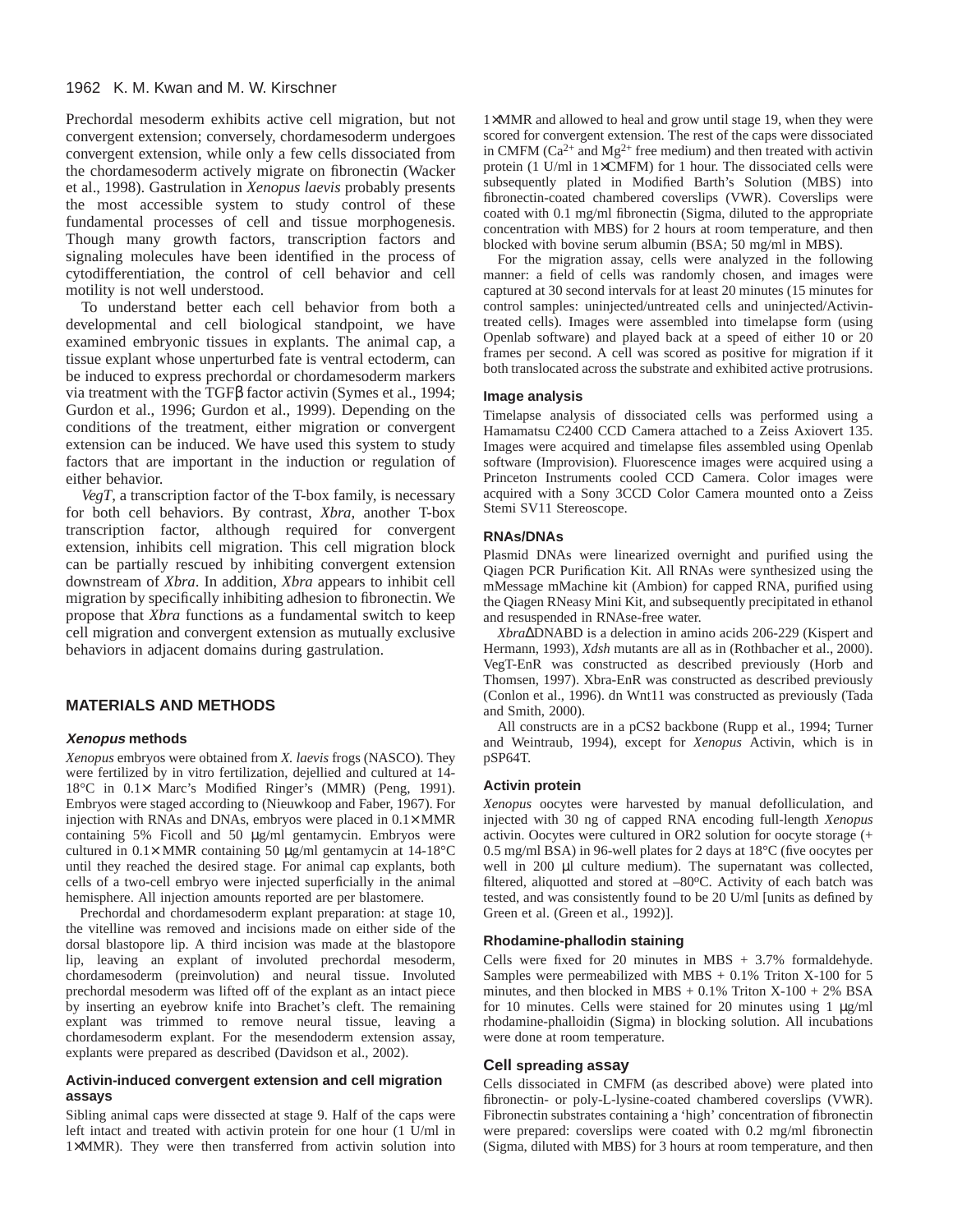

**Fig. 1.** Typical morphology of dissociated cells plated on fibronectin and analyzed in cell migration assays. (A) Uninjected, untreated animal cap. (B) Uninjected, activin-treated animal cap. (C) Head mesoderm, dissected from stage 10 embryo. (D) Dorsal marginal zone (chordamesoderm), dissected from stage 10 embryo.

blocked with BSA (50 mg/ml in MBS) for 30 minutes at room temperature. Poly-L-lysine-coated coverslips were prepared: coverslips were coated with a solution of 1 mg/ml poly-L-lysine (Sigma) in water for 30 minutes at room temperature. The coverslips were then rinsed 10 times with MilliQ H<sub>2</sub>O, and finally blocked with BSA (50 mg/ml in MBS) for 30 minutes at room temperature.

For the dose response experiment, coverslips were coated as described here with the following concentrations of fibronectin: low  $(0.1 \text{ mg/ml})$ , medium  $(0.15 \text{ mg/ml})$  and high  $(0.2 \text{ mg/ml})$ .

After plating, cells were allowed to recover and spread on the substrate for 2 hours, at which time they were fixed and processed for rhodamine-phalloidin staining. A cell was scored as spread if it took on a spread morphology: flattened with irregular borders and exhibiting actin-rich protrusions extending along the substrate.

#### **Mesendoderm extension assay**

The mesendoderm extension assay was performed as described (Davidson et al., 2002). Coverslips were coated with 0.1 mg/ml fibronectin (Sigma, diluted with MBS) overnight at 4°C. Coverslips and plastic petri dishes were blocked with Danilchik's For Amy [DFA, containing 1 mg/ml BSA, as described previously (Davidson et al., 2002)] for at least 1 hour before explants were mounted. Timelapse analysis was performed using a Hamamatsu C2400 CCD Camera attached to a Zeiss Stemi SV11 Stereoscope. Images were captured and assembled into a timelapse file using Openlab software (Improvision).

# **RESULTS**

### **Characteristics of the migration activity of activintreated cells**

To assay cell migration, we dissociated animal cap cells, treated them with activin protein, plated them onto fibronectincoated coverslips and observed them by time lapse microscopy. Fibronectin is the natural and required component of the extracellular matrix upon which prechordal mesoderm cells crawl (Winklbauer and Keller, 1996). Animal cap cells not exposed to activin assume a characteristic round shape and remain stationary, although many exhibit circus movement, the rapid circling of an actin-rich protrusion around the cell (Fig. 1A) (Johnson, 1976). Activin-treated animal cap cells attach to the fibronectin substratum; they possess two flat bipolar lamellae similar to dissociated prechordal mesoderm cells (Fig. 1B,C). Prechordal mesoderm cells crawl at an average speed of 2.5 µm/minute (Winklbauer, 1990), comparable with activin-treated animal cap cells (Wacker et al., 1998). As the cells are plated onto a simple (uniform) fibronectin substrate, this assay does not measure directional cell migration; a cell is scored positive for migration if it exhibits both active protrusions and the ability to translocate upon the fibronectin substrate. A cell is scored negative for migration if it lacks the ability to translocate across the substrate, whether or not it has active protrustions.

Convergent extension, the other major motile activity in early mesoderm, was assayed in the intact animal cap by examining its asymmetric extension along one dimension. In our standard assay, animal caps are treated with activin protein for 1 hour and allowed to heal and develop until stage 19, when convergent extension-like movements are first easily recognizable. In experiments described here, cell migration and convergent extension were assayed in parallel, although it should be pointed out that these assays are not contemporaneous: cell migration can be assayed within 3 hours of plating, while convergent extension is not noticeable for ~18 hours. It should be noted that concentrations of activin used here are comparable with amounts used in many previous studies, in which markers of prechordal and chordamesoderm were induced in each respective assay (Green and Smith, 1990; Green et al., 1992; Symes et al., 1994; Gurdon et al., 1997; Gurdon et al., 1999).

# **VegT is necessary for both activin-induced cell migration and convergent extension**

*VegT*, also known as *Xombi*, *Brat* and *Antipodean*, is a member of the T-box family of transcription factors, and is a direct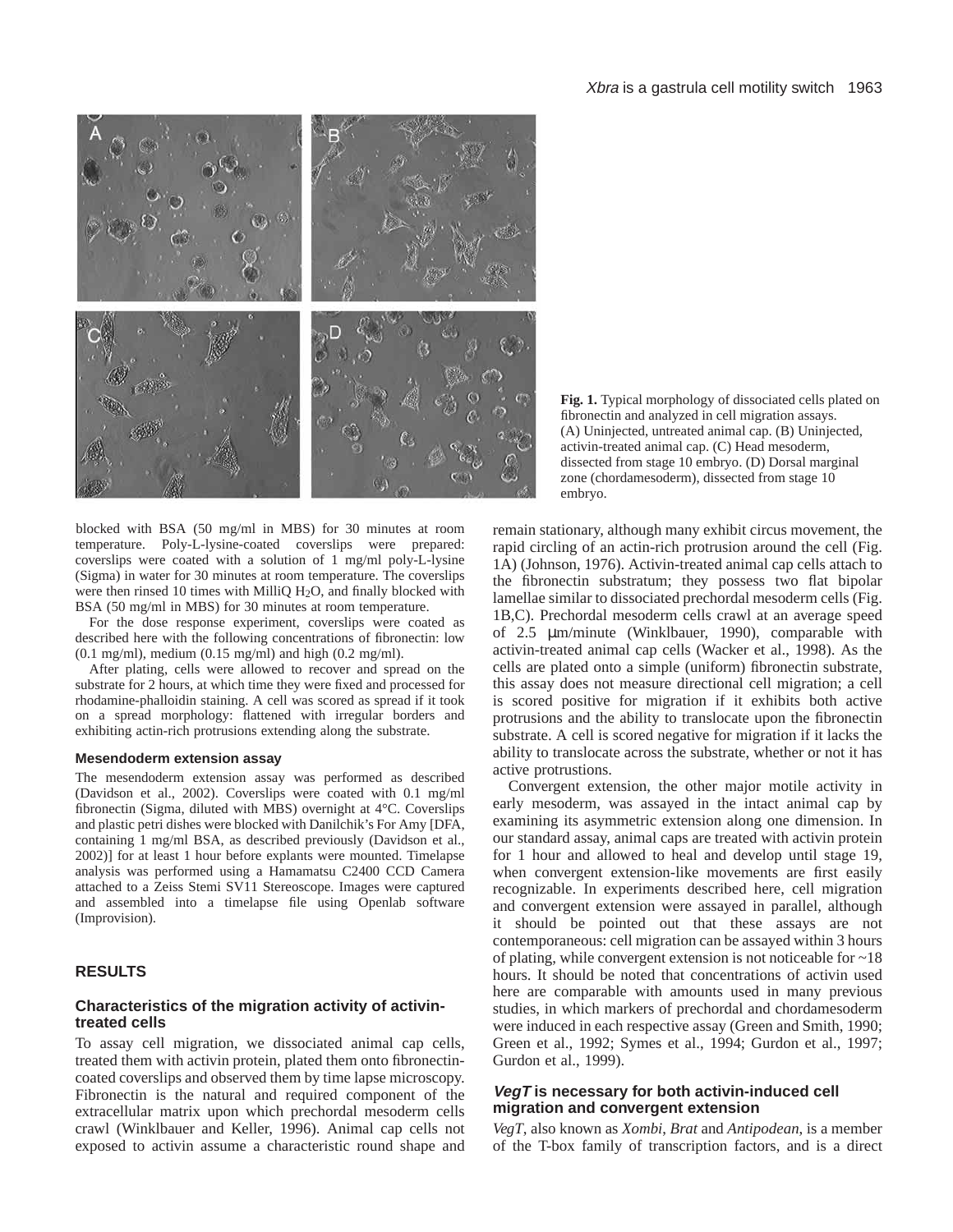

**Fig. 2.** *VegT* is necessary for activin-induced cell migration and convergent extension. Increasing amounts of *VegT*-EnR RNA (0.5-1 ng) were injected into the animal pole. Sibling animal caps were dissected at stage 9 and processed for each of the assays. (A) Cell migration. Numbers immediately below the graph in parentheses reflect total number of cells scored. (B) Convergent extension.

downstream target of activin signaling (Horb and Thomsen, 1997; Lustig et al., 1996; Stennard et al., 1996; Zhang and King, 1996). Ectopic expression of *VegT* can induce both endoderm and mesoderm. In addition, oocyte depletion (Zhang et al., 1998) shows that maternal *VegT* RNA is required for both endoderm and mesoderm development. We tested whether *VegT* is required for cell migration and convergent extension. A dominant inhibitory form of *VegT* (*VegT*-EnR) was constructed by fusing its DNA-binding domain to the repressor domain of the *Drosophila engrailed* gene; this form of *VegT* will repress its normal downstream targets. Previously, *VegT*-EnR has been demonstrated to inhibit expression of mesodermal markers (*Gsc*, *Xbra* and *Xlim-1*) and mesodermal patterning; *VegT*-EnR also inhibited blastopore formation (Horb and Thomsen, 1997). As might be expected, expression of *VegT*-EnR blocks both cell migration and convergent extension (Fig. 2). Cells injected with an inhibitory dose of *VegT*-EnR look like untreated animal cap cells. These data suggest that *VegT* activity is necessary for both activin-induced cell migration and convergent extension.

#### **Xbra mutants reveal separable pathways for cell migration and convergent extension**

*Xenopus brachyury* (*Xbra*), a second T-box transcription factor, is also induced by activin. Like *VegT*, it functions as a transcriptional activator (Kispert et al., 1995). *Xbra* is expressed throughout the marginal zone beginning at stage 9 and persists through gastrulation in the circumblastoporal ring, including the chordamesoderm undergoing convergent extension. It is also required for convergent extension (Conlon and Smith, 1999). However, *Xbra* expression is excluded from the prechordal mesoderm, and presumably is not required for prechordal mesoderm migration. As the specific exclusion of *Xbra* in that region could itself be important, three different forms of *Xbra* were tested in the cell migration and convergent extension assays: wild type, an inhibitory form (*Xbra*-EnR) and a DNA-binding domain mutant that is inactive (*Xbra*∆DNABD) (Kispert and Hermann, 1993). As previously demonstrated, *Xbra*-EnR completely blocks convergent extension, but has minimal effects on cell migration (Fig. 3). By contrast, wild-type *Xbra* does not inhibit convergent extension, but partially inhibits cell migration in a dosedependent manner. Convergent extension movements are not inhibited in caps injected with wild-type *Xbra*, although the caps look qualitatively different, thinner, than uninjected caps. *Xbra*∆DNABD has virtually no effects on either cell migration or convergent extension, indicating that these phenotypes are mediated by downstream transcriptional targets of *Xbra*. Although *Xbra* functions to promote convergent extension, these data suggest that the specific exclusion of *Xbra* from the prechordal mesoderm could be important in allowing cell migration. This is consistent with the idea that *Xbra* is specifically repressed in cells undergoing cell migration in response to activin (Gurdon et al., 1999; Symes et al., 1994). The regulation of *Xbra* expression may therefore determine whether gastrula stage mesodermal cells undergo cell migration or convergent extension. This is in contrast to *VegT*, which is required for both cell migration and convergent extension.

## **The inhibition of cell migration by Xbra can be rescued by blocking convergent extension**

To determine whether *Xbra* inhibits cell migration by promoting convergent extension, we blocked convergent extension with a secreted Wnt inhibitor. Specifically, it has been reported that Wnt11 is a direct transcriptional target of *Xbra*, and is necessary for convergent extension (Tada and Smith, 2000). As *Xbra*-EnR inhibits Wnt11 expression both in activin-treated animal caps, as well as in the endogenous mesoderm (Tada and Smith, 2000), we constructed a dominantnegative Wnt11 (dn Wnt11) that lacks the C-terminal 70 amino acid cysteine-rich domain (Tada and Smith, 2000). As shown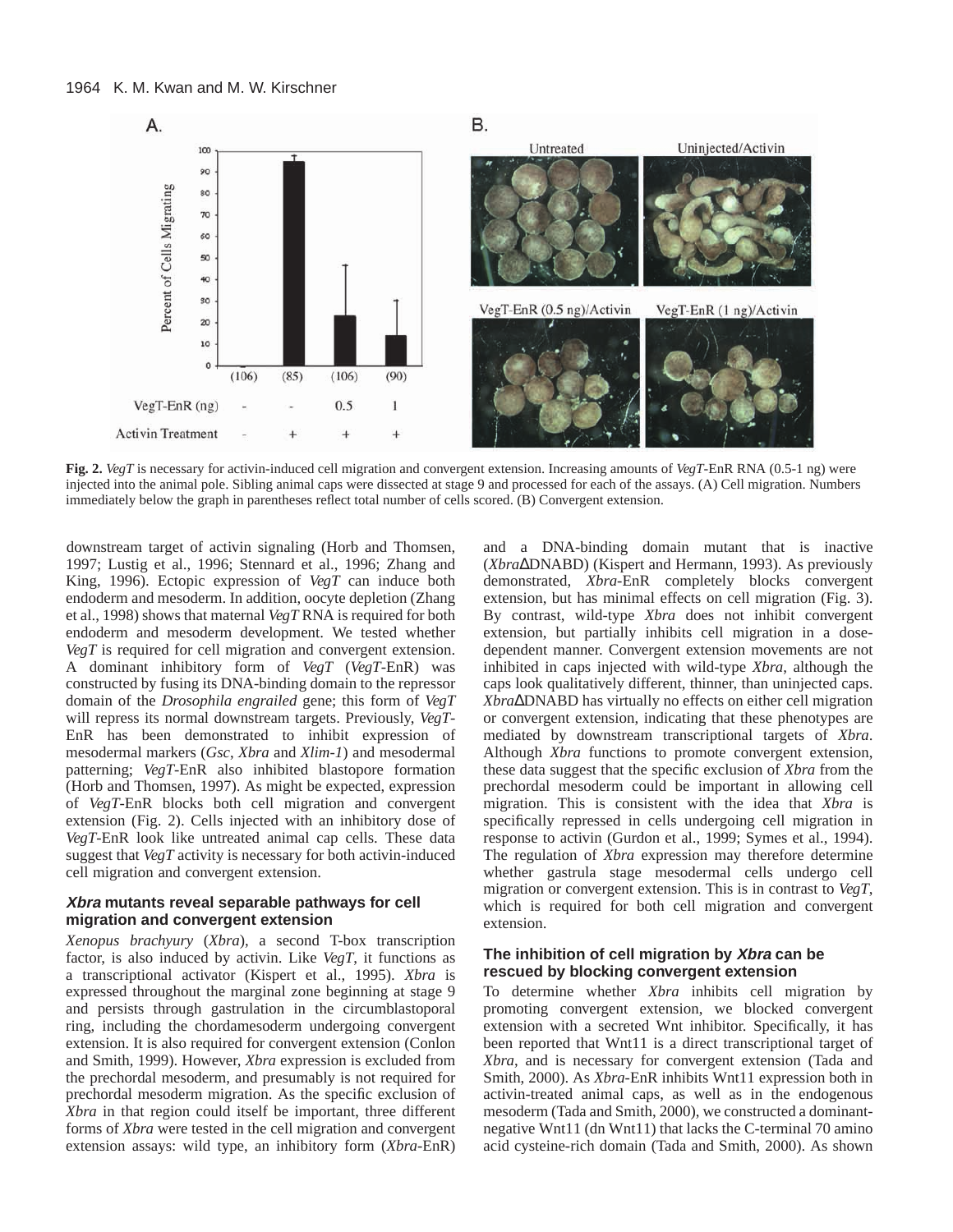

B.



Xbra-EnR (300 pg)/Activin



Xbra (300 pg)/Activin



Xbra∆DNABD (300 pg)/Activin





Xbra-EnR (600 pg)/Activin



Xbra (600 pg)/Activin



Xbra∆DNABD (600 pg)/Activin



in Fig. 4, *Xbra* inhibits cell migration in a dose-dependent manner. However, co-expression of dn Wnt11 partially rescues cell migration. These data suggest that blocking convergent extension impairs the ability of *Xbra* to inhibit cell migration. Therefore, we propose that *Xbra* inhibits cell migration by actively promoting convergent extension. In this view, cell migration is a default state of activin stimulation, and *Xbra* acts as a switch between cell migration and convergent extension.

# **Wnt11 is required for convergent extension, but not cell migration**

Because dominant-negative Wnt11 partially restores cell migration inhibited by *Xbra*, it is possible that the Wnt pathway regulates both convergent extension and cell migration. Therefore, a role for Wnt11 in cell migration was tested. As demonstrated previously, dn Wnt11 partially blocks convergent extension (Fig. 5B) (Tada and Smith, 2000); however, cell migration is unaffected (Fig. 5A). This partial inhibition correlates with the partial effects seen in counteracting the *Xbra*-mediated inhibition of cell migration.

Levels of Wnt11 signaling seem to be crucial for convergent extension, as reported previously (Djiane et al., 2000). It has been shown that both overexpression and inhibition of Wnt11 signal inhibit convergent extension. As demonstrated previously, overexpression of Wnt11 blocks convergent extension (Fig. 5B) (Tada and Smith, 2000); however, cell migration is unaffected (Fig. 5A). Because Wnt11 is not sufficient to inhibit cell migration, it cannot solely account for the inhibition of cell migration by *Xbra*. Wnt11 may act in conjunction with other factors in order to block cell migration and promote convergent extension.

## **Xbra inhibits cell shape changes induced by dominant active Rac or dominant active Cdc42**

As the control of cell migration is largely unexplored in embryos, the downstream targets through which *Xbra* inhibits cell migration remain largely unknown. Downstream transcriptional targets could act on any number of processes in order to inhibit cell migration, for example, extracellular signaling, intracellular signaling to the cytoskeleton, actin polymerization or cellular adhesion. To define better the mechanisms by which *Xbra* inhibits cell migration, we examined the response of the cells to small GTPases involved in the cytoskeleton and adhesion.

The Rho family of small GTPases has been shown in cultured cell lines to have specific effects on cell morphology and the actin cytoskeleton. Activated Cdc42 injected into cells induces filopodia, while activated Rac induces lamellipodia (Nobes and Hall, 1995). *Xenopus* animal cap cells respond similarly to these activated GTPases. To avoid early embryonic phenotypes, V12 Cdc42 or V12 Rac were injected as expression plasmids into both blastomeres at the two-cell stage, thereby limiting expression to post mid-blastula

**Fig. 3.** *Xbra* mutants reveal separable pathways for convergent extension and cell migration. Embryos were injected with 300 or 600 pg of RNA encoding either *Xbra*-EnR, wild type *Xbra* or *Xbra*∆DNABD. Sibling animal caps were dissected at stage 9 and processed for each of the assays. (A) Cell migration. Numbers immediately below the graph in parentheses reflect total number of cells scored. (B) Convergent extension.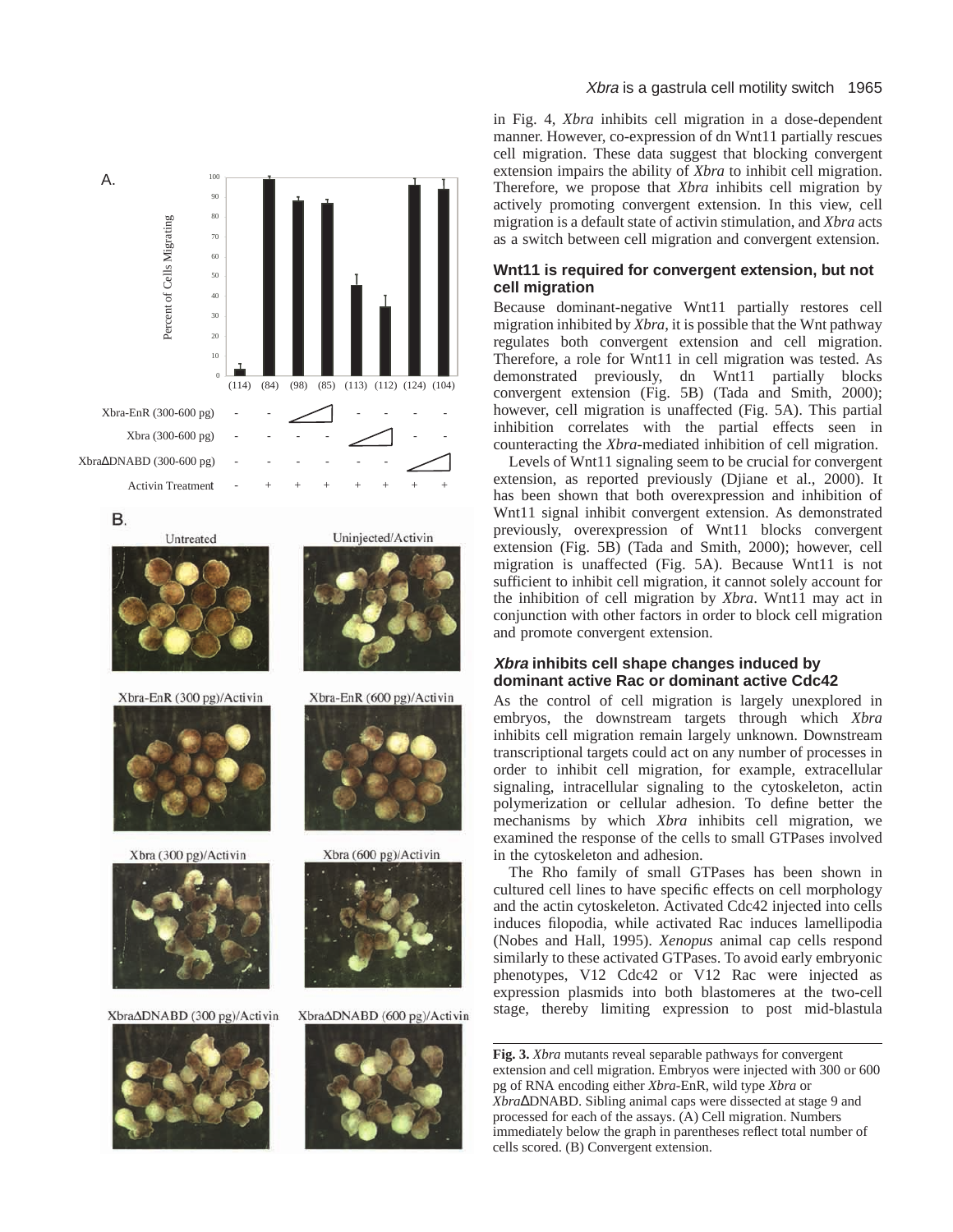

**Fig. 4.** The *Xbra*-mediated inhibition of cell migration can be partially rescued by an inhibitor of convergent extension. Embryos were injected with 300 or 600 pg of RNA encoding wild-type *Xbra*, plus or minus dominant-negative Wnt11 (2 ng RNA). Animal caps were dissected at stage 9 and processed for the cell migration assay. Numbers immediately below the graph in parentheses reflect total number of cells scored.

transition. Under these conditions, V12 Cdc42 induces filopodia and V12 Rac induces elaborate lamellipodia (Fig. 6A). When wild-type *Xbra* is co-injected with the activated form of either GTPase, the cell shape changes are inhibited (Fig. 6B); the cells have the same morphology as those that have not been injected. By contrast, co-injection of *Goosecoid* (*Gsc*), a transcription factor expressed in the prospective prechordal mesoderm, has negligible effects (data not shown).

Because *Xbra* can inhibit cell shape changes induced by activated Cdc42 or Rac, this suggests that the effect of *Xbra* is not restricted to the signaling pathways upstream of the GTPases. More likely, its effect is on the signaling pathways downstream of Cdc42 and Rac that lead to regulated actin polymerization and cell morphology changes. However, this assay cannot distinguish between inhibition of actin polymerization and inhibition of cell adhesion to the fibronectin substrate.

# **Xbra inhibits cell spreading on fibronectin, but not poly-L-lysine**

To distinguish between these two possibilities, cell spreading assays were performed. When a twofold higher concentration of fibronectin is used to coat coverglasses (see Materials and Methods), dissociated, uninjected animal cap cells (not treated with activin) spread upon the substrate. The cells are flattened, exhibiting an irregular border and few small spiky protrusions (Fig. 6C). By comparison, cells plated on a poly-L-lysine substrate also spread, exhibiting an irregular border and, often, large flat lamellae (Fig. 6C). Because the injection of activated GTPases is not necessary for the cells to exhibit these morphological behaviors, this represents a simple assay for adhesion and spreading upon a substrate. Injection of *Xbra* inhibits cell spreading upon fibronectin, such that the cells assume a round, unspread, unadherent morphology (Fig. 6C,D). However, expression of *Xbra* has no effect on spreading upon poly-L-lysine. Fig. 6E shows dose response to *Xbra* in the cell spreading assay upon fibronectin. Three fibronectin concentrations were tested: low, medium and high. Low is



**Fig. 5.** Wnt11 is a downstream target of *Xbra* that is necessary for convergent extension but not for cell migration. Levels of Wnt11 signal dramatically affect convergent extension, but similarly have no effect on cell migration. Embryos were injected with either dominant-negative Wnt11 (2 ng RNA) or wild-type Wnt11 (100 pg). Sibling animal caps were dissected at stage 9 and processed for each of the assays. (A) Cell migration. Numbers immediately below the graph in parentheses reflect total number of cells scored. (B) Convergent extension.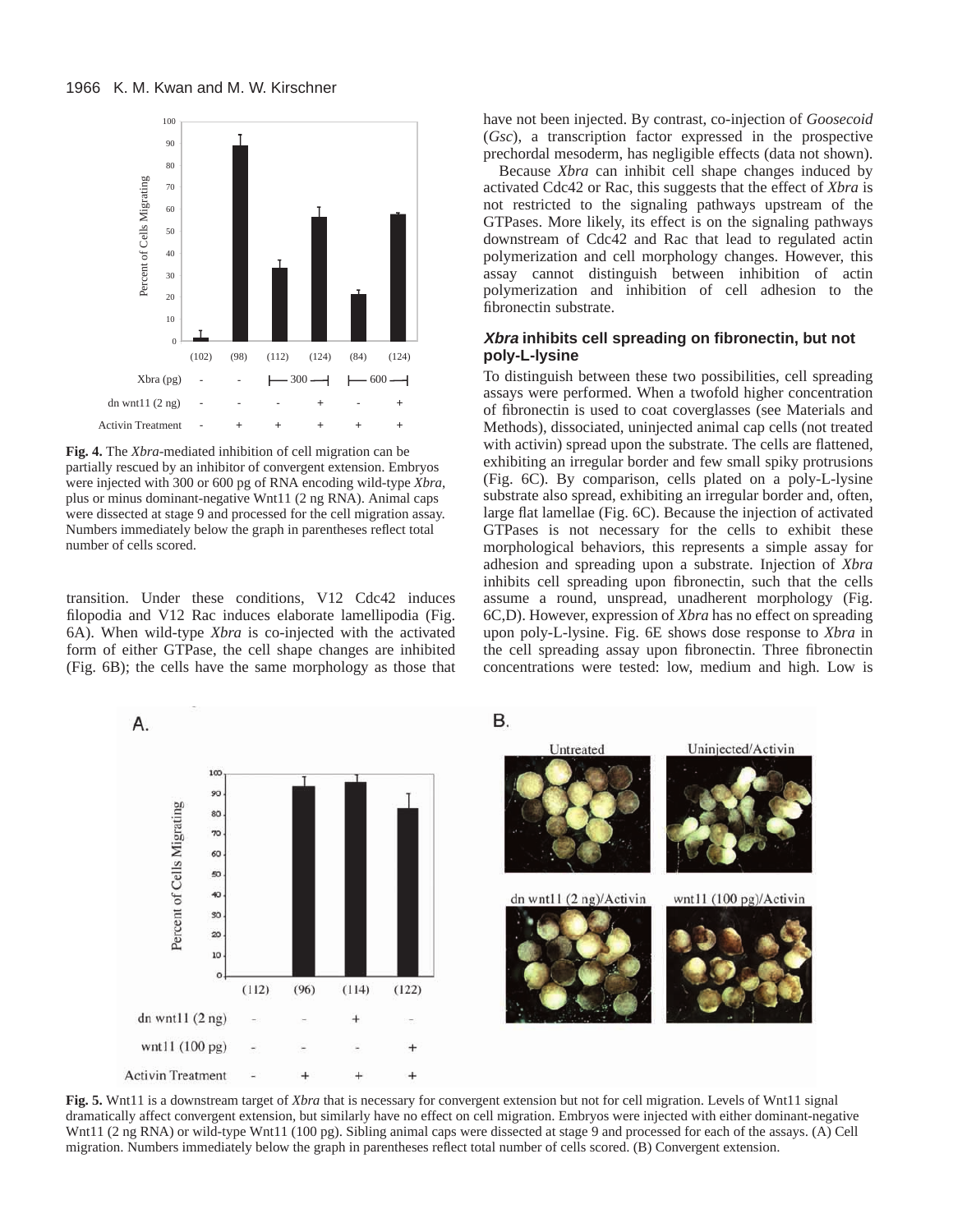equal to the amount used in previous migration assays, and high is equal to the amount used in Fig. 6D for the previous cell spreading assay (see Materials and Methods for details). These data suggest that in a simple assay to test adhesion and cell spreading, *Xbra* can inhibit adhesion specifically to fibronectin. Thus, the effects mediated by *Xbra* are less likely to be general effects upon the cytoskeleton and contractility, and may be specific to the process of adhesion to fibronectin.

It is worth noting that *Xbra*-mediated inhibition of cell spreading in this assay is much more potent than its inhibition of activin-induced cell migration (compare Fig. 3A with Fig. 6D,E). Comparable amounts of *Xbra* inhibit activin-induced cell migration by 50-60%, but inhibit cell spreading on fibronectin almost completely. This difference is likely due to the effect of activin treatment. It has been demonstrated that activin, in inducing cell migration, upregulates adhesion to fibronectin (Wacker et al., 1998). This upregulation of adhesion probably accounts for the relative lower potency of *Xbra* in the migration assay, and higher potency in the cell spreading assay, in which cells are not treated with activin.

In addition to cell spreading assays, visual actin polymerization assays were performed to test the ability of small GTPases to induce actin polymerization in extracts (Ma et al., 1998). Small scale extracts were made from animal caps from either uninjected embryos or embryos injected animally with *Xbra* (500 pg RNA) at the two-cell stage. GTPγS-loaded Cdc42 and GTPγS-loaded Rac induced actin polymerization equally well in extract from uninjected animal caps as in extract from *Xbra*-injected animal caps (S. Eden, K.M.K. and M.W.K., unpublished). Taken together, these data suggest that *Xbra* inhibits adhesion, not actin polymerization, and, more specifically, adhesion of cells to a fibronectin substrate.

## **The effects of Xbra are recapitulated in the endogenous populations of cells that undergo either cell migration or convergent extension, in the marginal zone**

We have used activin-induced animal caps to recreate, as best as possible, conditions in the marginal zone, where endogenous populations of cells undergo either migration or convergent extension. We therefore wished to test whether *Xbra* has the same effects in the marginal zone cells themselves. For this, we injected *Xbra* into the marginal zone of the two dorsal cells of a four-cell embryo. At stage 10, head mesoderm was dissected from the resulting

gastrulae, and the dissociated cells assayed. As shown in Fig. 7A, expression of *Xbra* inhibits the ability of the prechordal mesoderm cells to migrate, in a dose-dependent manner. Sibling embryos were cultured until early tailbud stages, and, as shown, overexpression of *Xbra* in the dorsal marginal zone causes anterior truncations (Fig. 7B). Therefore, even though migration is inhibited in only 50% of prechordal mesoderm cells, this is clearly enough to cause severe defects in head

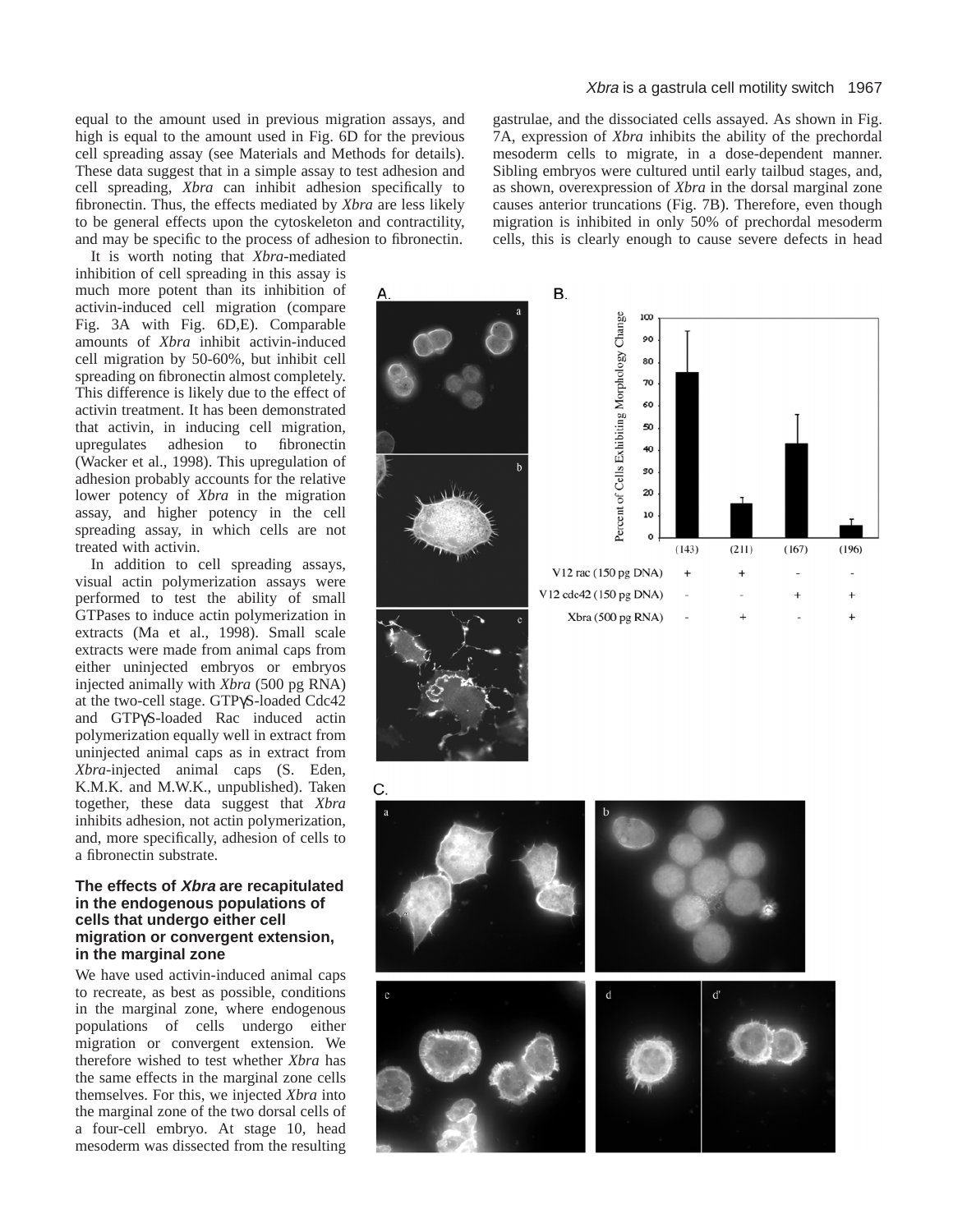

development. Another assay was used to test prechordal mesoderm migration. Davidson et al. have developed an assay to test the rate and extent of mesendoderm extension, in which the head mesoderm migrates upon a fibronectin substrate as an intact mantle (Davidson et al., 2002). Timelapse analysis was performed to compare mesendoderm extension in dorsal marginal zone explants (see Materials and Methods) from *Xbra*-injected, uninjected and *Xbra*-EnR-injected embryos (explants numbered 1, 2, and 3, respectively in Fig. 7C). As shown, the *Xbra*-injected explant initially extends at a similar rate as the other explants. However, by about 7.5 hours (Fig. 7C), the *Xbra*-injected explant has reached its maximum extension, while the uninjected and *Xbra*-EnR-injected explants continue to extend for another 2.5 hours (Fig. 7C). Thus, even as an intact mantle, inhibition of migration by 50% causes a clear decrease in the extent of mesendoderm migration. Meanwhile, migration of the *Xbra*-EnR-injected explant was indistinguishable from that of the uninjected explant, not surprisingly, as expression of *Xbra*-EnR has no effect in the in vitro cell migration assay.

In a complemetary set of experiments, the effect of blocking *Xbra* function in the chordamesoderm was tested. *Xbra*-EnR was injected into the marginal zone of the two dorsal cells of a four-cell embryo, and the chordamesoderm region of the dorsal marginal zone was dissected from the resulting gastrulae. As reported previously, expression of *Xbra*-EnR in **Fig. 6.** *Xbra* inhibits cell shape changes induced by V12 Rac or V12 Cdc42, and cell spreading on fibronectin but not poly-L-lysine. (A) V12 Rac and V12 Cdc42 induce cell shape changes similar to those exhibited by cultured cells. Embryos were injected with 150 pg DNA of either V12 Cdc42 or V12 Rac into each blastomere. Animal caps were dissected at stage 10, dissociated and plated onto a fibronectincoated coverslip. Cells were then stained for actin filaments using rhodamine-labeled phalloidin. (a) Uninjected animal cap cells. (b) Animal cap cell expressing V12 Cdc42. (c) Animal cap cell expressing V12 Rac. (B) *Xbra* inhibits cell shape changes induced by the activated GTPases. *Xbra* (500 pg RNA) was co-injected with either V12 Rac or V12 Cdc42 (150 pg DNA). Plated animal cap cells were fixed and the number of cells exhibiting a morphology change such as those in Fig. 5A were counted. Numbers immediately below the graph in parentheses reflect total number of cells scored. When normalized for number of cells which respond to V12 Rac or V12 Cdc42, percent inhibition is as follows: for V12 Rac, 77.92% (±6.37%), for V12 Cdc42, 86.06% (±6.11%). (C) Uninjected, dissociated animal cap cells spread upon fibronectin and poly-Llysine substrates. (a) Uninjected cells plated onto fibronectin. (b) *Xbra*-injected cells (400 pg RNA) plated onto fibronectin. (c) Uninjected cells plated onto poly-L-lysine. (d,d′) *Xbra*-injected cells (400 pg RNA) plated onto poly-L-lysine. (D) *Xbra* inhibits cell spreading on fibronectin but not poly-L-lysine. Uninjected or *Xbra*injected (400 pg RNA) animal cap cells were plated onto either fibronectin or poly-L-lysine. Plated cells were fixed and stained with rhodamine-phalloidin to visualize actin-rich protrusions. Cells exhibiting a spread morphology, i.e. flattened with irregular borders and often projecting actin-rich protrusions along the substrate, were counted. Numbers immediately below the graph in parentheses reflect total number of cells scored. (E) Dose-response of the effects of *Xbra* on cell spreading on fibronectin. See text and Materials and Methods for details regarding fibronectin concentrations. At least 170 cells were scored for each data point.

the dorsal marginal zone inhibits its ability to undergo convergent extension (Fig. 8A). Embryos cultured to early tailbud stages exhibit a phenotype indicative of inhibition of convergent extension: short trunk and tail with a fully formed head (Fig. 8B).

We then asked whether inhibition of *Xbra* activity (by expression of *Xbra*-EnR) promoted cell migration. Cells from the dorsal marginal zone, which undergo convergent extension, do not migrate processively, although a fraction of them spread on a fibronectin substrate (Fig. 1D) (Wacker et al., 1998). However, expression of *Xbra*-EnR in these cells causes an increased fraction of them to undergo cell spreading and migration (Fig. 8C). This effect can be rescued with equal amounts of wild type *Xbra* RNA. Therefore, in this context, blocking *Xbra* function leads to increased adhesion to fibronectin and cell migration. This suggests that a normal function of *Xbra* expression in the marginal zone is to inhibit adhesion to fibronectin and, therefore, cell migration.

## **The effects of Xbra on the behavior of chordamesoderm cells can be recapitulated by mutants of Xdsh that inhibit the Wnt PCP pathway**

We wondered to what extent the effects of *Xbra* inhibition in the marginal zone could be recapitulated by inhibition of the Wnt signaling pathway, specifically the planar cell polarity pathway which has been shown to be necessary for convergent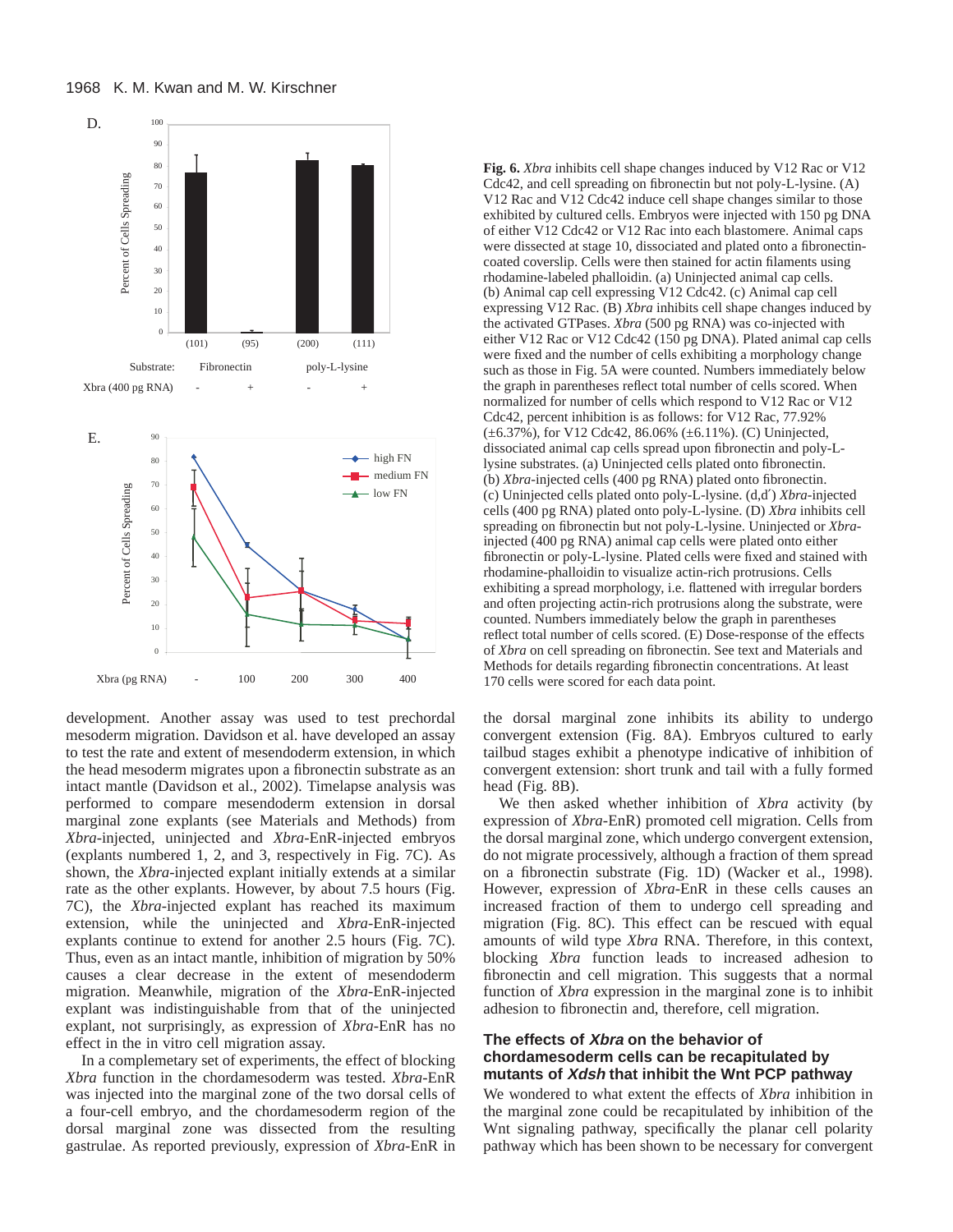

**Fig. 7.** *Xbra* has effects in the marginal zone consistent with an in vivo role for inhibiting cell migration and promoting convergent extension. Wild-type *Xbra* inhibits cell migration of the head mesoderm and gives rise to anteriorly truncated embryos. Amounts of RNA listed are per blastomere. (A) Head mesoderm migration. Wild-type *Xbra* was injected into the dorsal marginal zone (two cells from a four-cell embryo). Prechordal mesoderm was dissected out of resulting stage 10 embryos. Numbers immediately below the graph in parentheses reflect total number of cells scored. (B) Whole embryo phenotype. (C) Mesendoderm extension assay. Selected frames from a timelapse are shown, with time relative to the first frame shown in the bottom right corner. Explants are numbered 1-3 above the first frame. (1) Explant injected with *Xbra* (100 pg). (2) Uninjected explant. (3) Explant injected with *Xbra*-EnR (400 pg).

extension (Wallingford and Harland, 2001). To determine whether the effect of *Xbra* upon cell behavior can be largely attributed to downstream effects on cell fate or a more direct effect upon cell motility, different *Dishevelled* mutants were tested within the chordamesoderm for effects on cell migration. *Dishevelled* (*Dsh*) is an intracellular mediator of Wnt pathway signal transduction. It is a modular protein with multiple functions: the DIX domain mediates cell fate decisions via the Wg/Wnt pathway, while the PDZ domain mediates effects on cell behavior via the planar cell polarity (PCP) pathway (Rothbacher et al., 2000; Wallingford et al., 2000). We tested whether the effects of *Xbra*-EnR on chordamesoderm cell behavior could be recapitulated with mutants of *Dsh* that specifically block the planar cell polarity pathway downstream of a Wnt signal, in this case specifically Wnt11. *Xdsh*∆DIX (deletion of the DIX domain), *Xdsh*∆PDZ (deletion of the PDZ domain) and Xdd1 (deletion of most of the PDZ domain and part of the following region) were tested for effects on both convergent extension and cell migration within the chordamesoderm.

As reported previously, chordamesoderm explants expressing *Xdsh*∆PDZ and Xdd1 fail to elongate; explants expressing *Xdsh*∆DIX are also partially inhibited from undergoing convergent extension (Fig. 9A). As shown in previous figures, explants expressing either dn Wnt11 or *Xbra*-EnR are also inhibited in convergent extension movements. However, these same chordamesoderm explants, when assayed for cell migration, reveal that overexpression of specific *Xdsh* mutants (as well as dn Wnt11), causes an increased fraction of cells to undergo cell spreading and migration on a fibronectin substrate (Fig. 9B). It is notable that the mutants that inhibit the Wnt PCP pathway do so without altering cell fate in the dorsal mesoderm, as measured by staining for differentiated muscle and notochord (using the antibodies Tor70, MZ15 and 12/101), as well as Northern blot analysis of the genes *Xlim1*, *Xnr3*, *Gsc*, *Xotx2*, *Chordin* and *Xbra* (Sokol, 1996; Wallingford and Harland, 2001). These data suggest that specific inhibition of the Wnt PCP pathway, which does not alter cell fate, is sufficient to partially switch dorsal mesoderm cells from convergent extension behavior to cell migration. In addition,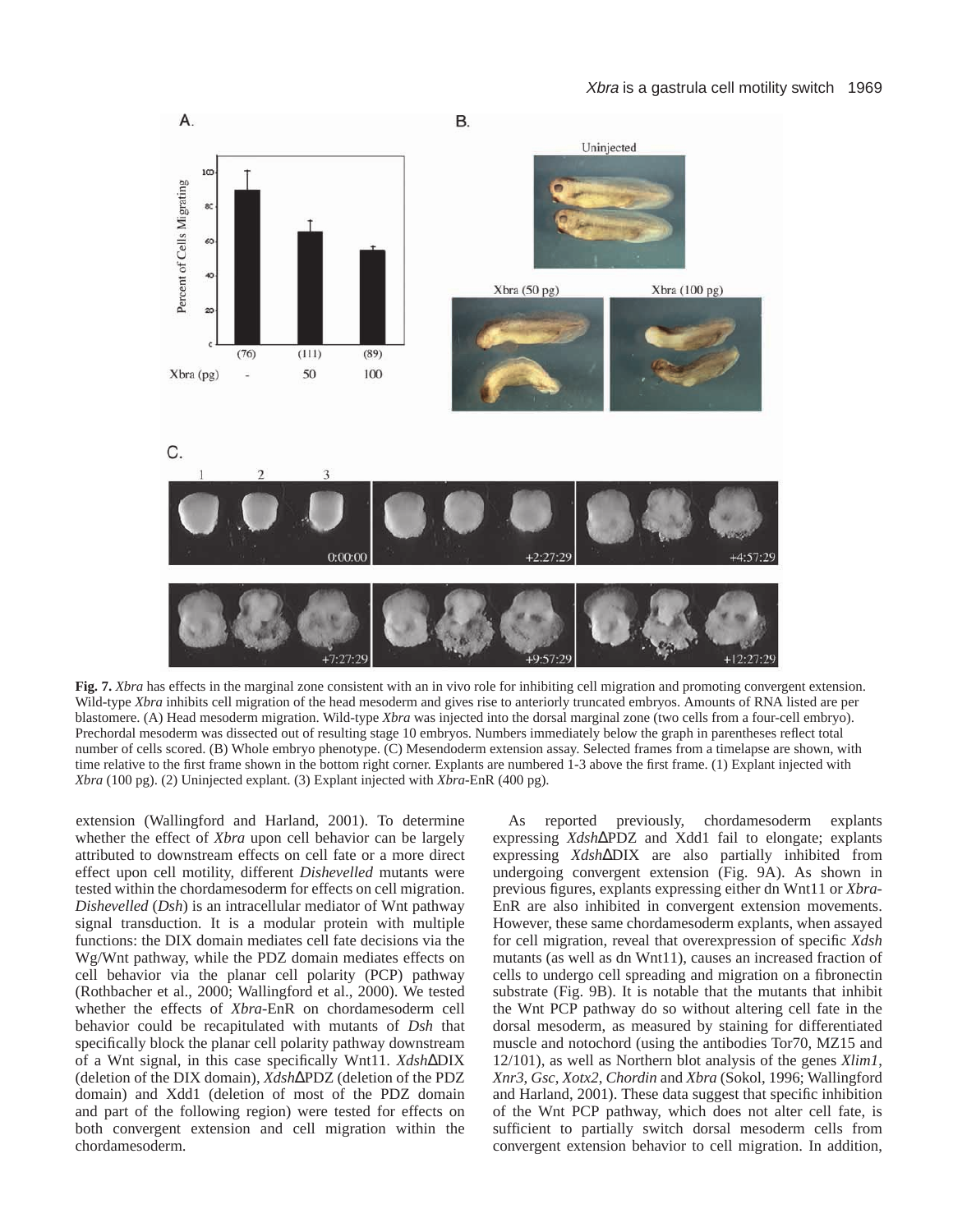

**Fig. 8.** *Xbra*-EnR inhibits convergent extension of the dorsal marginal zone, giving rise to tadpoles with fully formed heads, but very short trunks. In addition, inhibiting *Xbra* function in the dorsal marginal zone increases the number of cells which spread and crawl on fibronectin. (A) DMZ convergent extension. (B) Whole embryo phenotype. (C) DMZ cell migration. Numbers immediately below the graph in parentheses reflect total number of cells scored.

cell migration may be a default state within the dorsal mesoderm, which requires active signals to inhibit components of the migration machinery, such as adhesion to fibronectin, and promotes convergent extension.

#### **DISCUSSION**

During early development in *Xenopus* embryos, the regions destined to give rise to the head and trunk organizers are juxtaposed. Gene expression differences arise between these two regions: differences that not only define much later cell and tissue fates, but which also give rise to immediate differences in cell behavior during gastrulation. Cells in the anterior-most region migrate, spreading out over the blastocoel roof. Cells immediately behind them converge toward the midline, ultimately leading to extension of the body axis and forming notochord.

*Xbra* is a transcription factor that appears early in the trunk compartment of the organizer, where it has long been known to have a role in trunk mesoderm development. We demonstrate here that *Xbra* actively inhibits cell migration, both in activin-induced animal cap cells, and in the endogenous prechordal mesoderm. This inhibition of cell migration can be rescued by inhibiting convergent extension. These experiments suggest that in the embryo, *Xbra* acts as a morphogenetic switch not only promoting convergent extension, but also actively repressing cell migration. As expected for such a switch, blocking *Xbra* activity in the dorsal mesoderm via dominant-negative *Xbra* (*Xbra*-EnR) increases the number of cells in the chordamesoderm that spread on fibronectin and actively migrate. Under these conditions, the default behavior of the tissue appears to be cell migration. Therefore, one unappreciated role of endogenous *Xbra* is to inhibit cell migration within the chordamesoderm, while fostering convergent extension movements. *Xbra*, which has a role in the eventual cytodifferentiation of the chordamesoderm, also has an immediate dual role in morphogenetic movements.

Wnt11 is a direct downstream target of *Xbra* which is necessary for convergent extension (Tada and Smith, 2000). Although Wnt11 signaling is not required for cell migration (Fig. 5A), expression of dominant-negative Wnt11 reverses the inhibitory effects of *Xbra* on activin-induced cell migration. These same effects can be produced in the dorsal mesoderm, with dn Wnt11 as well as deletion mutants of *Dishevelled*, which inhibit the Wnt planar cell polarity pathway (*Dsh*∆PDZ, Xdd1). Notably, these *Dsh* mutants have no effect on cell fate (Sokol, 1996; Wallingford and Harland, 2001).

Taken together, these data suggest that there exist within the dorsal mesoderm two cell behaviors, with cell migration as a default state. Expression of *Xbra* within the prospective chordamesoderm produces a domain where cell migration is inhibited. The ground state may be restored by inhibition of *Xbra* itself or the downstream Wnt planar cell polarity pathway. In the embryo, *Xbra* is excluded from the prechordal mesoderm, allowing these cells to exhibit active cell migration. *Xbra* acts as a cell behavior switch that is crucial for the proper anteroposterior development of the embryo. Inhibition of *Xbra* activity in the chordamesoderm results in embryos with a shortened trunk, a consequence of a failure of convergent extension; these cells now actively migrate. Misexpression of *Xbra* in the prechordal mesoderm results in embryos with head truncations, as a consequence of a failure of cell migration.

It has been reported that *Gsc* and *Mix.1*, two transcription factors expressed in the dorsal marginal zone of gastrula stage embryos, synergize to repress the expression of *Xbra* (Latinkic and Smith, 1999). Expression of dominant inhibitory forms of either transcription factor results in inappropriate expression of *Xbra* in the prechordal mesoderm, and anterior truncation of the embryos. From the results presented here, it is likely in those experiments that derepression of *Xbra* in the prechordal mesoderm inhibited prechordal mesoderm migration, producing anterior truncations.

Niehrs and colleagues have reported on the gene antidorsalizing morphogenetic protein (ADMP), expressed in the chordamesoderm, which also seems to be part of a network that maintains the subdivision between prechordal and chordamesoderm (Dosch and Niehrs, 2000). It will be interesting to explore the relationship between ADMP and *Xbra*. It has already been shown that ADMP can induce the expression of *Xbra* (Moos et al., 1995), but whether *Xbra* also affects the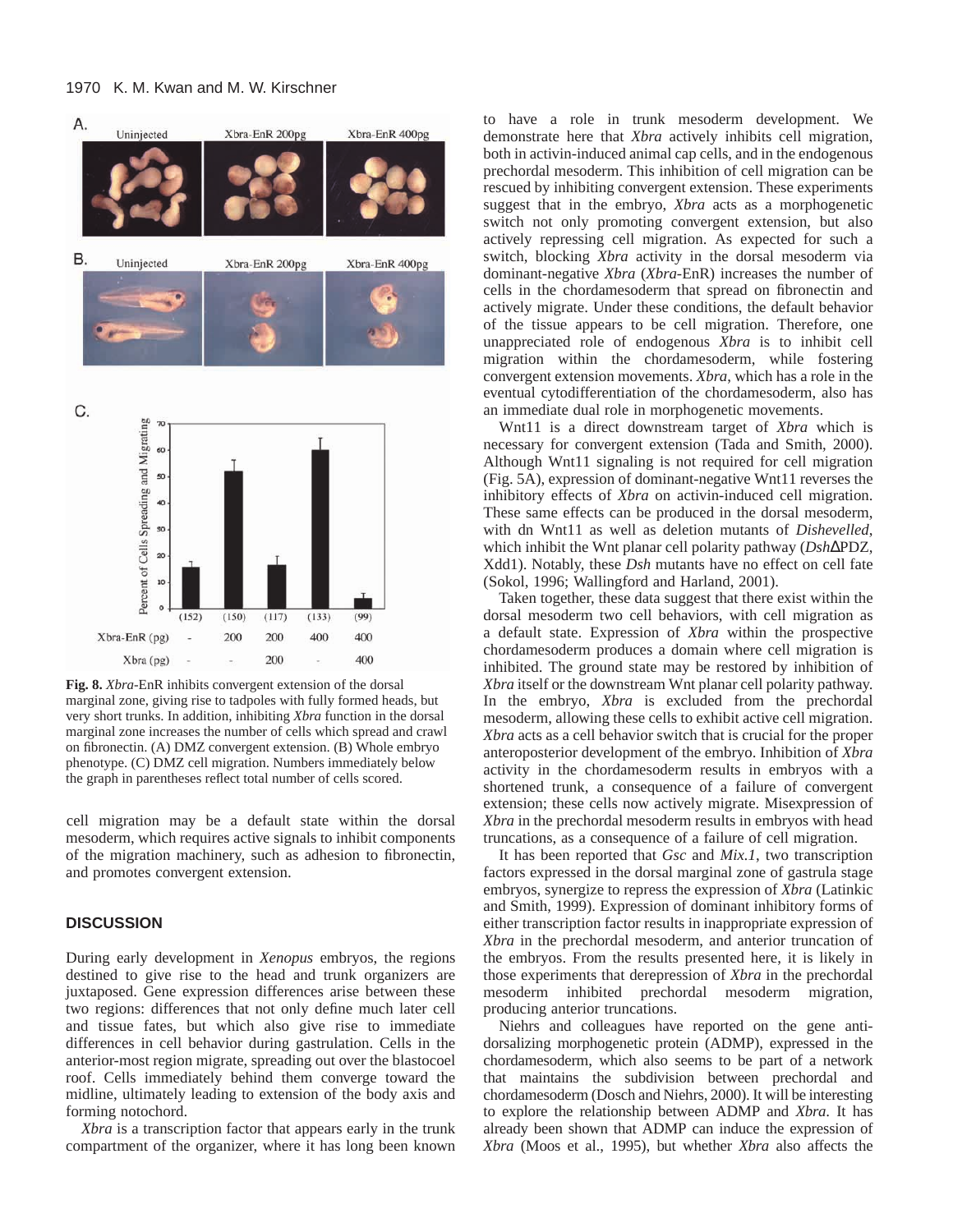

**Fig. 9.** *Xdsh* mutants that block the PCP pathway inhibit convergent extension and promote cell migration. (A) DMZ convergent extension. (B) DMZ cell migration. Numbers immediately below the graph in parentheses reflect total number of cells scored.

expression of ADMP is unclear. Similarly, the effects of ADMP specifically on cell behavior have yet to be determined. Although ADMP is expressed solely in the chordamesoderm, *Xbra* is expressed throughout the mesoderm in a circumblastoporal ring and is specifically excluded from the prechordal mesoderm. *Xbra* may be expressed beyond the chordamesoderm to control various degrees of convergent extension required throughout the mesoderm to ensure proper blastopore closure via radiolateral convergent extension movements.

The fact that *Xbra* expression is maintained in chordamesoderm but not paraxial mesoderm may be important for establishing an axis and polarity for mediolateral convergent extension. In terms of inducing convergent extension in paraxial mesoderm, prolonged *Xbra* expression may not be required. There may be other signals, specifically from the chordamesoderm, that propagate mediolateral convergent extension behavior, and there may be other genes induced within the paraxial mesoderm itself that play a role in the behavior of its cells.

Just how does *Xbra* inhibit cell migration? Ectopic expression of *Xbra* has several effects: inhibition of cell migration, inhibition of the morphological effects elicited by activated Rac and Cdc42 in dissociated animal cap cells, and inhibition of adhesion to fibronectin in a simple cell spreading assay. The inhibition of cell migration depends on the ability of *Xbra* to bind DNA and activate transcription, which suggests that these effects are mediated by one or more downstream transcriptional targets of *Xbra*. Wnt11, although required for convergent extension, is not sufficient to inhibit cell migration. Therefore, *Xbra* must induce the expression of other factors which can, at the very least, inhibit adhesion to fibronectin, either alone or in conjunction with Wnt11. It will be interesting to learn the downstream target genes of *Xbra* that may be involved in cell adhesion and movement.

In both the activin-induced animal cap system and the endogenous chordamesoderm, expression of *Xbra* or *Xbra*-EnR alters expression level of many markers as early as stage 10, including *Xbra* itself, *Mix.1*, *Xwnt-8*, *Gsc*, *Pintallavis*, *Xnot*, *Chordin*, *Noggin* and Wnt11 (Conlon and Smith, 1999; Tada and Smith, 2000). Although changes in any of these genes may represent a change in cell fate, it is notable that some of the effects described here can be recapitulated using mutants of *Dsh* that do not alter cell fate in the dorsal mesoderm.

In summary, vertebrate embryos possess two distinct cell behaviors that pattern the dorsal side of the embryo. Convergent extension, which can be assayed only in populations of cells, leads to notochord formation and patterns the trunk. Cell migration, which can be studied in individual cells, leads to different cell fates and inductive effects, which are confined to the anterior neural plate. Distinct as they are, in *Xenopus*, these two behaviors arise from adjacent cell populations; both can be produced downstream of the same signaling protein, activin. The distinction in cell behavior depends on the domain of *brachyury* expression. *Brachyury* actively inhibits cell migration while inducing the tissue to undergo convergent extension via the Wnt planar cell polarity pathway. However, Wnt11 is not sufficient to inhibit cell migration. Therefore, the downstream targets of *Xbra* that inhibit cell migration are unknown, but are capable of inhibiting cell shape changes induced by small GTPases and adhesion to fibronectin in a simple cell spreading assay. These findings raise two further questions: what is the mechanism by which *Xbra* regulates convergent extension and cell migration, and what establishes the domains of cell behavior? The key to both of these is the regulation of *Xbra* expression and its downstream targets.

We thank Robert Davis, Licio Collavin, Kris Kroll, Malcolm Whitman, Michelle Lee and Keuna Cho for critical reading of the manuscript, and the rest of the Kirschner laboratory for thoughtful advice. Special thanks in particular to Robert Davis and Licio Collavin for extensive discussions and support throughout this work. This work was supported by NIH grant #HD37277.

# **REFERENCES**

**Conlon, F. L. and Smith, J. C.** (1999). Interference with brachyury function inhibits convergent extension, causes apoptosis, and reveals separate requirements in the FGF and activin signalling pathways. *Dev. Biol.* **213**, 85-100.